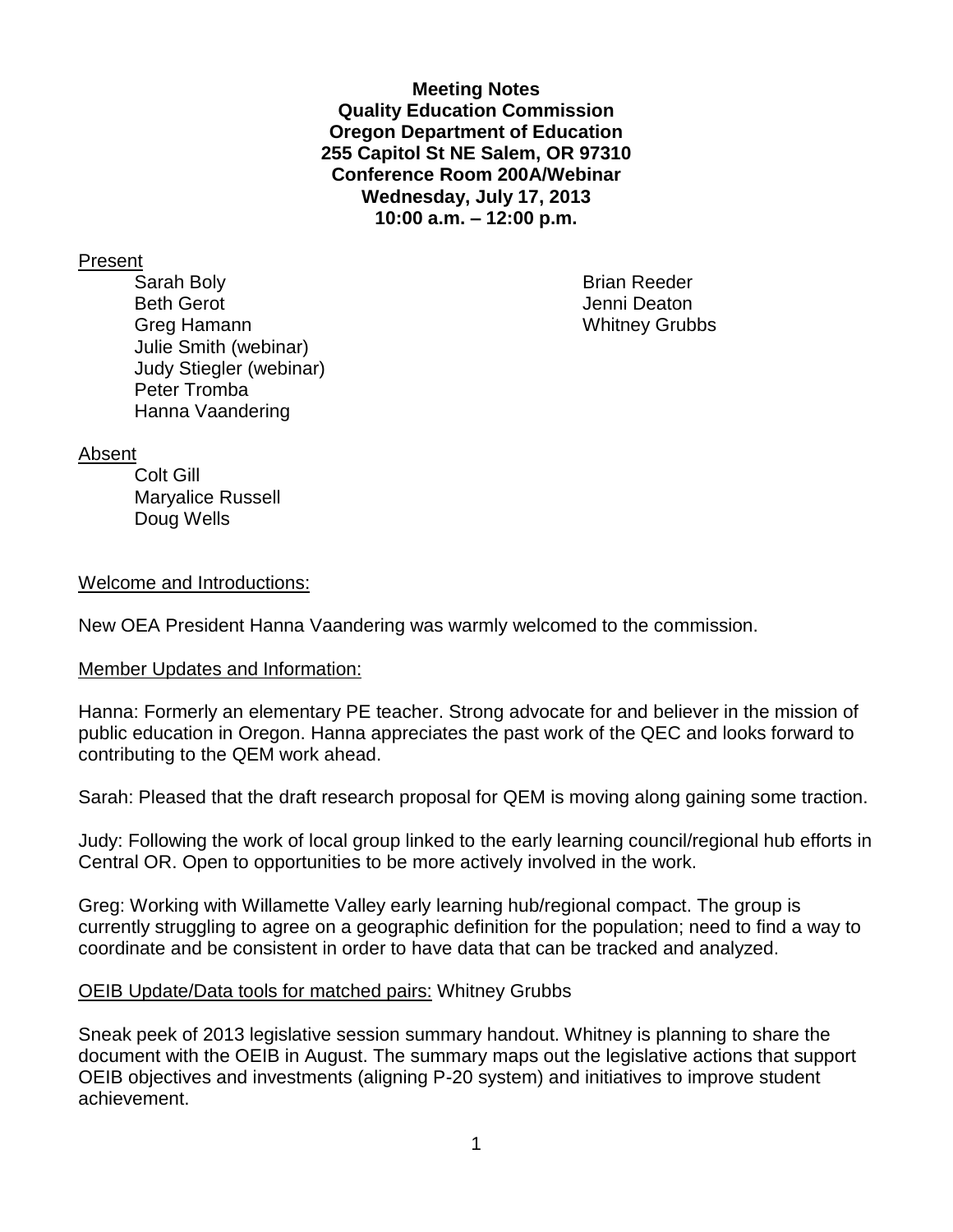Overall, the 2013 session was a historical success for Oregon education.

The OEIB Policy and Research unit was funded, to build statewide capacity to identify best practices, develop polices, and recommend investments. Suggestion to include a QEC commissioner in the hiring and work design processes.

Whitney will bring these ideas to Nancy Golden when she comes on board.

\$45 million to support teaching and learning network was a huge win.

Implementation of new Education Equity office at ODE.

PPT: Last year ECONorthwest pulled together data to determine matched pair schools around the achievement compacts, to help SD's in thinking about setting reasonable goals.

- $\bullet$  5<sup>th</sup> graders through 5<sup>th</sup> year graduation. Looked at:
	- o Demographic data
	- o Historical analysis of outcomes; OAKS/grad rate
	- o K absenteeism

What the QEC has done for matched pairs data in the past:

- Regression analysis of historical data
- Relationships among characteristics and subsequent outcomes

ECONorthwest added:

Academic and demographic profiles of future cohorts to predict outcomes

Analyze the relationship between outcomes to make predications for future cohorts.

LEP students who exit as proficient prior to HS are not counted as LEP in the graduation data; this data may be helpful to track progress for LEP students.

Implicit assumption in prediction model that practices don't drastically improve and funding doesn't drastically change.

There must be an avenue to invest in the new channel that we believe as a state will lead to increased success.

Not only take into account student characteristics, but two points in time with a cohort to observe the impact of student level impacts.

Peter: Two MS's that feed into one HS in his local district; grad rates are higher with students that come from the MS with lower RIT scores, because more time is spend on aspirational themes such as perseverance and grit.

Have to "think beyond the text score." Soft skills can be taught in the classroom; love of learning, etc.

TELL survey demonstrates what's really happening in schools.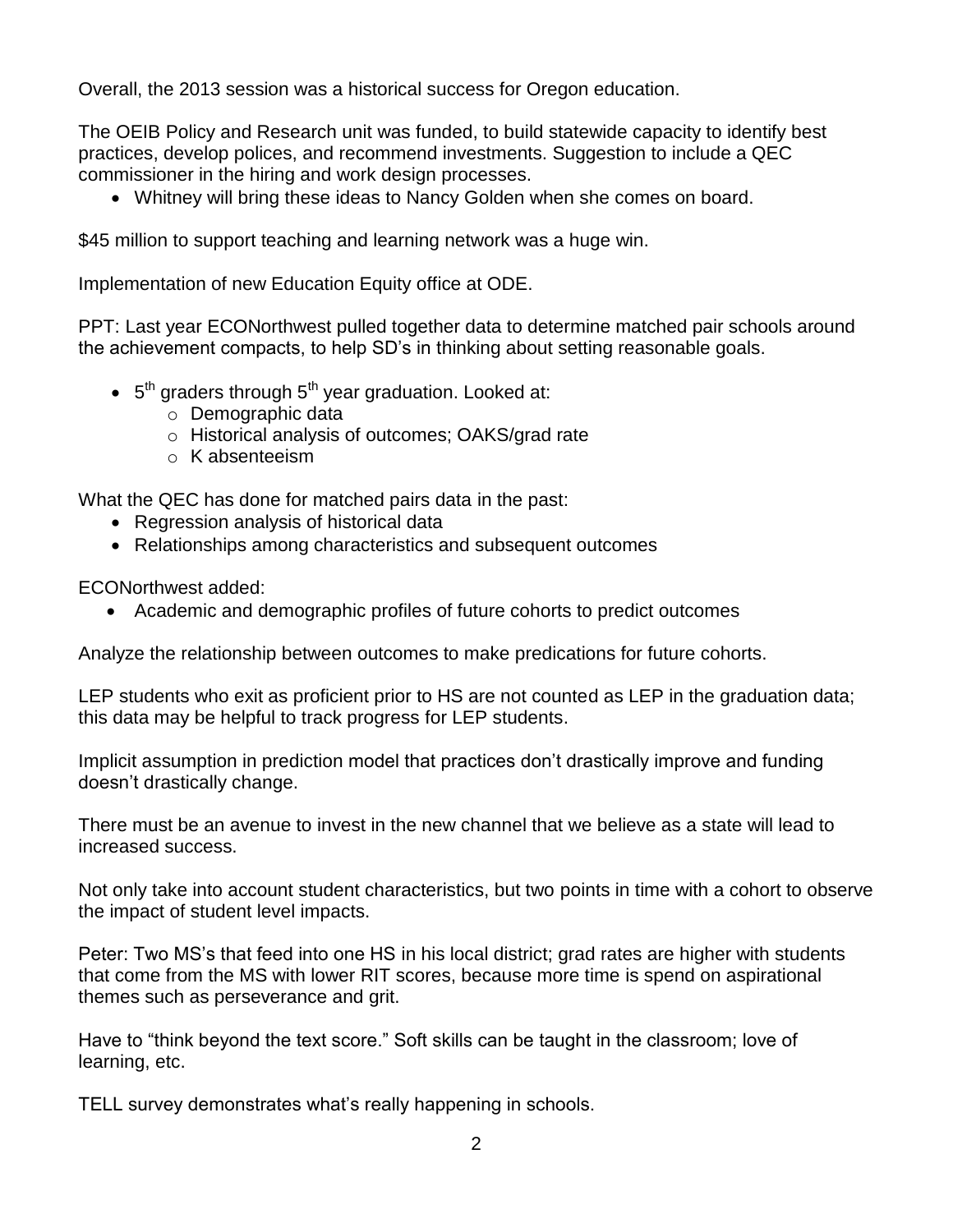Peter will assign himself the accountability measures topic in the draft QEM outline (Maryalice may join). Peter will prepare a brief summary of findings for the August meeting.

# Best Practices Research Proposal:

Are we asking the right questions? Do you believe this research design will work?

Review of the last QEM/best practices report.

Two primary charges to the QEC: funding levels and best practices.

Theme: Evaluating transition zones- Secondary to College

Draft research questions:

- 1. What are the characteristics, conditions, attributes and actions of Oregon's public secondary schools that have a higher than predicted rate of students graduating from high school prepared and ready for college and career success as measured by the following factors: students' 4-year cohort graduation rate; 5 year completion rate, pre-college credit earning rate, and post-secondary enrollment?
- 2. What are the characteristics, conditions, attributes and actions among post-secondary colleges and universities that have a higher than predicted rate of student perseverance in course, certificate and degree completion?
- 3. What is the impact on student achievement of an intentional collaborative effort among the PK-12 districts, secondary schools, colleges, universities, community organizations, and businesses that collectively comprise a system of support for PK-20 students or "feeder" system?
- 4. Are the students that graduate from secondary schools identified as those "preparing students better than anticipated for college and career success" more likely to persevere in post-secondary schools and colleges in course, certificate and degree completion than students graduating from those secondary schools identified as "preparing students less well than predicted?"
- 5. What are the characteristics, conditions, attributes and actions of successful collaborations of school districts, secondary schools, community colleges, colleges, and university staff and students, parents and community partners?
- 6. What are the implications of the study's findings for the Quality Education Model (QEM)?
- 7. What are the implications of the study's findings for the OEIB's Strategic Plan implementation?

Edits suggested to questions # 3 and 4.

Q #1: Maybe edit to study the impacts of students who defy their predicted trajectory?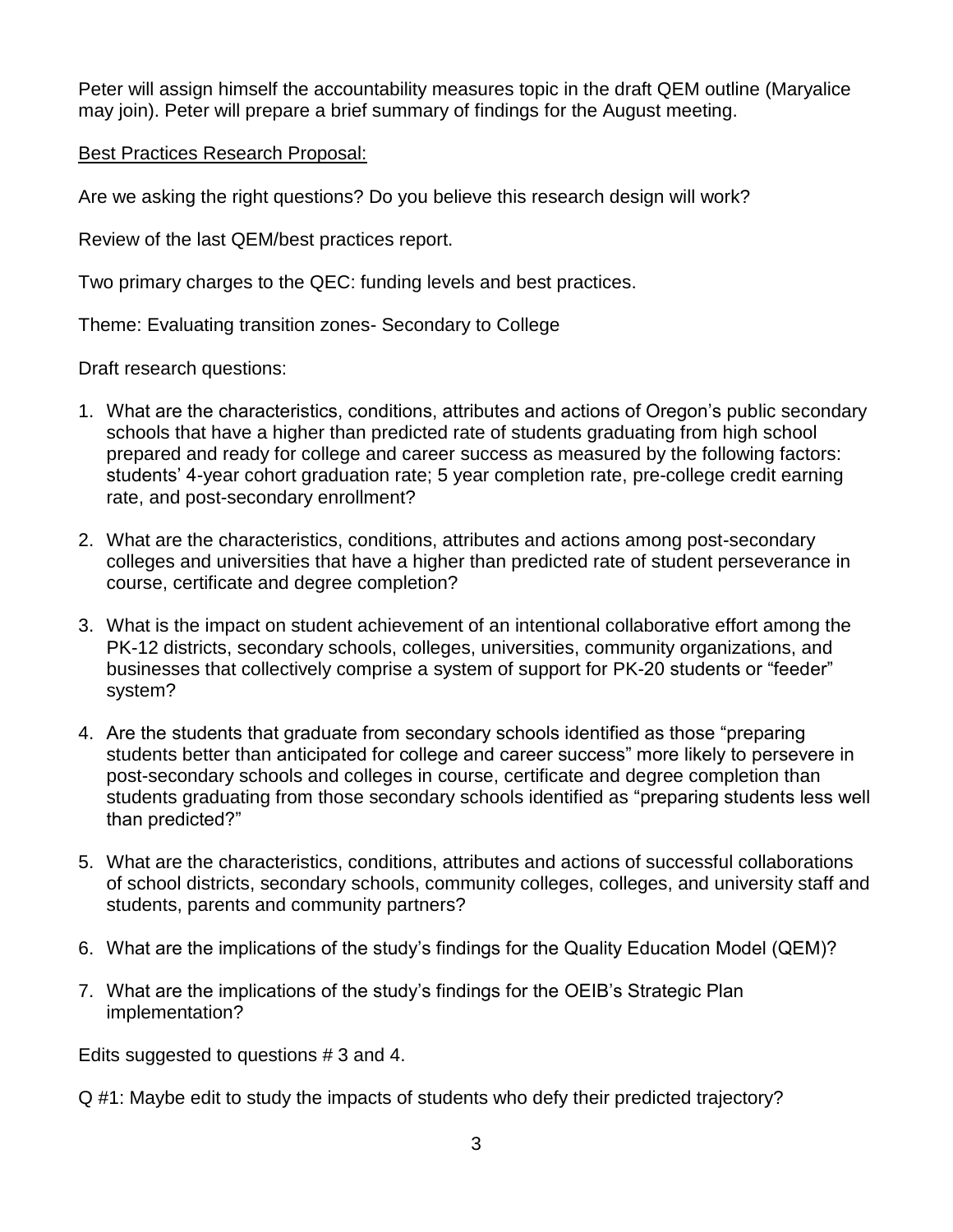Add "gender" to bulleted list of student identifiers on page 2 of proposal.

Communication Plan: Consider feedback loop with regional groups such as Eastern Promise and Connected.

Incorporate findings/research from others states that have conducted similar studies? Foster a seamless system by looking at the work of others.

Summary of discussion: Research Q's need some refining, but overall idea is well received. Need to be able to quantify the data from the case studies. Sarah will proceed with a new draft for the August meeting.

Model seems to fit the charge of the QEC and meet the needs of the OEIB.

- HS to college transition should be a key research Q for new the OEIB research team
- Research model needs to be open enough in scope to discover success (components that otherwise would not be found)

Timeline:

- Timing of new OEIB research team?
- Sarah will have version #4 of the research proposal to share at the August meeting

Until matched pairs are coordinated and determined, we cannot proceed with research.

Colt will report on the Equity Lens at the August meeting.

# QEM Update: Inclusion of Pre-K and Post-Secondary: Brian Reeder

Pre-K Model:

- Encompasses the "Ready for School" learning stage
- We will model two groups of students: birth through age 2, and age 3 through age 5
- Initially we will focus on the age 3 through age 5 group and the impact of early learning experiences on kindergarten readiness and later success
- We will consider the impact of early learning experiences on both cognitive and noncognitive skills

K-12 Model:

- Encompasses the "Ready to Apply Math and Reading" and "On Track to Earn a Diploma" learning stages
- Will build on the current QEM
- Current QEM financial model will be updated
- Performance model will be an improved version of the optimal resource path model developed in the 2012 QEM

Post-Secondary Model:

- Encompasses the "Ready for College and Career Training" learning stage
- The financial model will be based on the Post-Secondary Quality Education Model (PSQEM) created by the PSQEC a couple of years ago
- The performance model needs to be developed